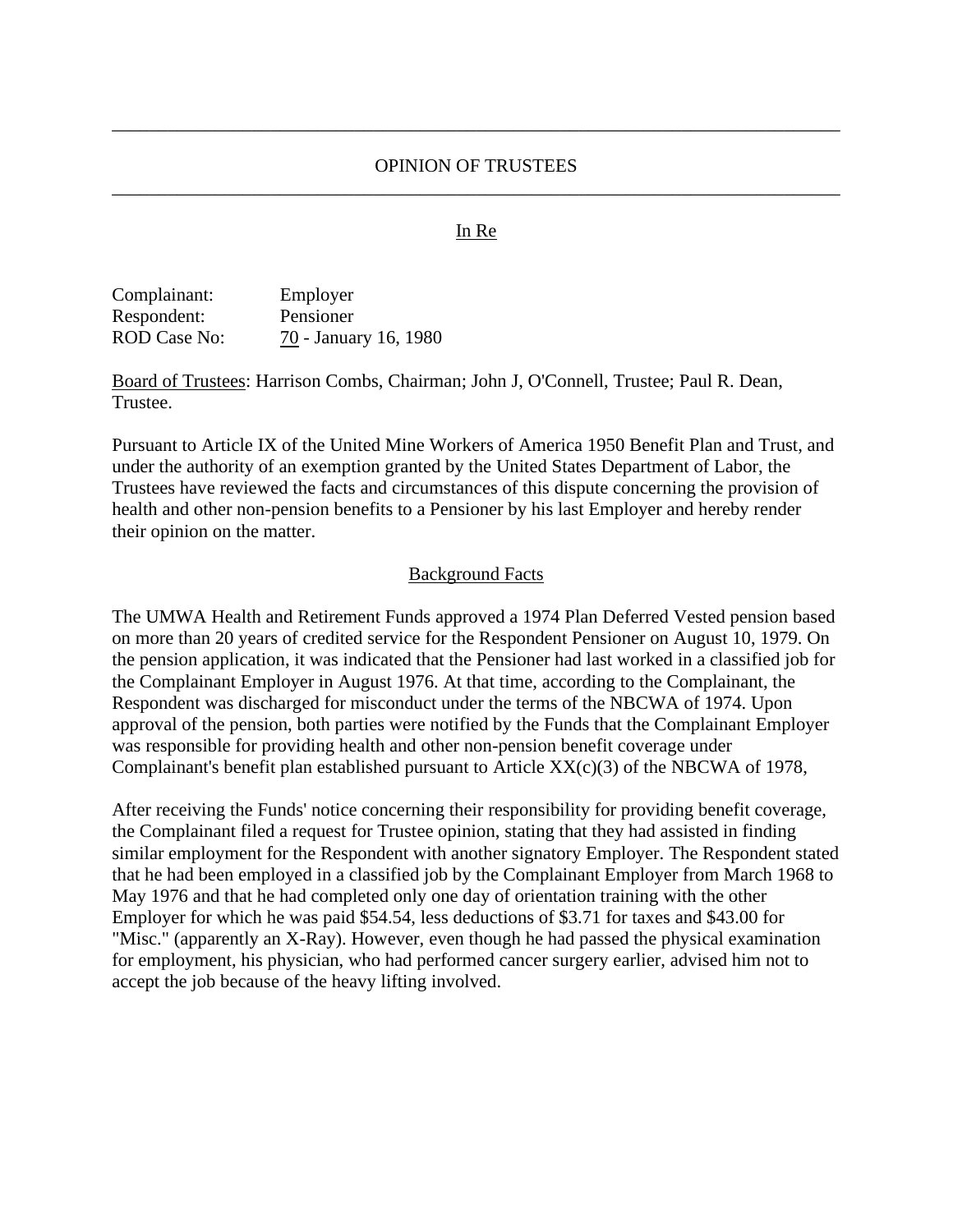Opinion of the Trustees ROD Case No. 70 Page 2

## Dispute

Is the Complainant Employer responsible for providing health and other non-pension benefits to the Respondent Pensioner? If not, is the other Employer responsible?

# Positions of the Parties

Complainant Employer's Position: In discharging the Pensioner for misconduct in May 1976, the Employer states that all financial and legal responsibilities were severed under the NBCWA of 1974; additionally, the Complainant Employer participated in finding employment for the Respondent with the other Employer.

Respondent Pensioner's Position: The Pensioner states that he only attended an orientation class and did not perform any work for the second Employer.

## Pertinent Provisions

- (I) Article XX, Section (c)(3)(i) of the NBCWA of 1978, which provides that each signatory Employer shall establish a benefit plan to provide health and other non-pension benefits for...pensioners under the 1974 Pension Plan whose last classified employment was with such Employer.
- (2) and (3) Articles 1(5) and II B of the Employer's Benefit Plan, which implement the above provision of the NBCWA.

## Discussion

Article  $XX$  (c)(3)(i) of the NBCWA of 1978 provides that each signatory Employer shall establish an Employee benefit plan to provide, implemented through an insurance carrier(s), health and other non-pension benefits for its Employees covered by the Agreement as well as pensioners under the 1974 Pension Plan and Trust, whose last classified employment was with such Employer. In addition to health benefits for such 1974 Plan pensioners, the plan established by the signatory Employers must also provide life insurance coverage for the pensioners and health benefits for their dependents including lifetime health benefits for the surviving spouses of such pensioners, subject to certain limitations in the plans.

The cost of providing these benefits is substantial and it cannot be seriously contemplated that the burden was intended to fall on the second Employer in this case. In this instance, the Employee had previously worked a significant period for the Complainant Employer - from March 1968 to May 1976, at which time he was discharged. The Complainant Employer then undertook to assist the Employee in securing other employment and in January 1977, the Employee was accepted for employment by the second Employer. After receiving one day of orientation training, the Employee voluntarily terminated, prior to assuming the duties of the job he was to fill, on the basis that he was physically unable to perform the work because of cancer